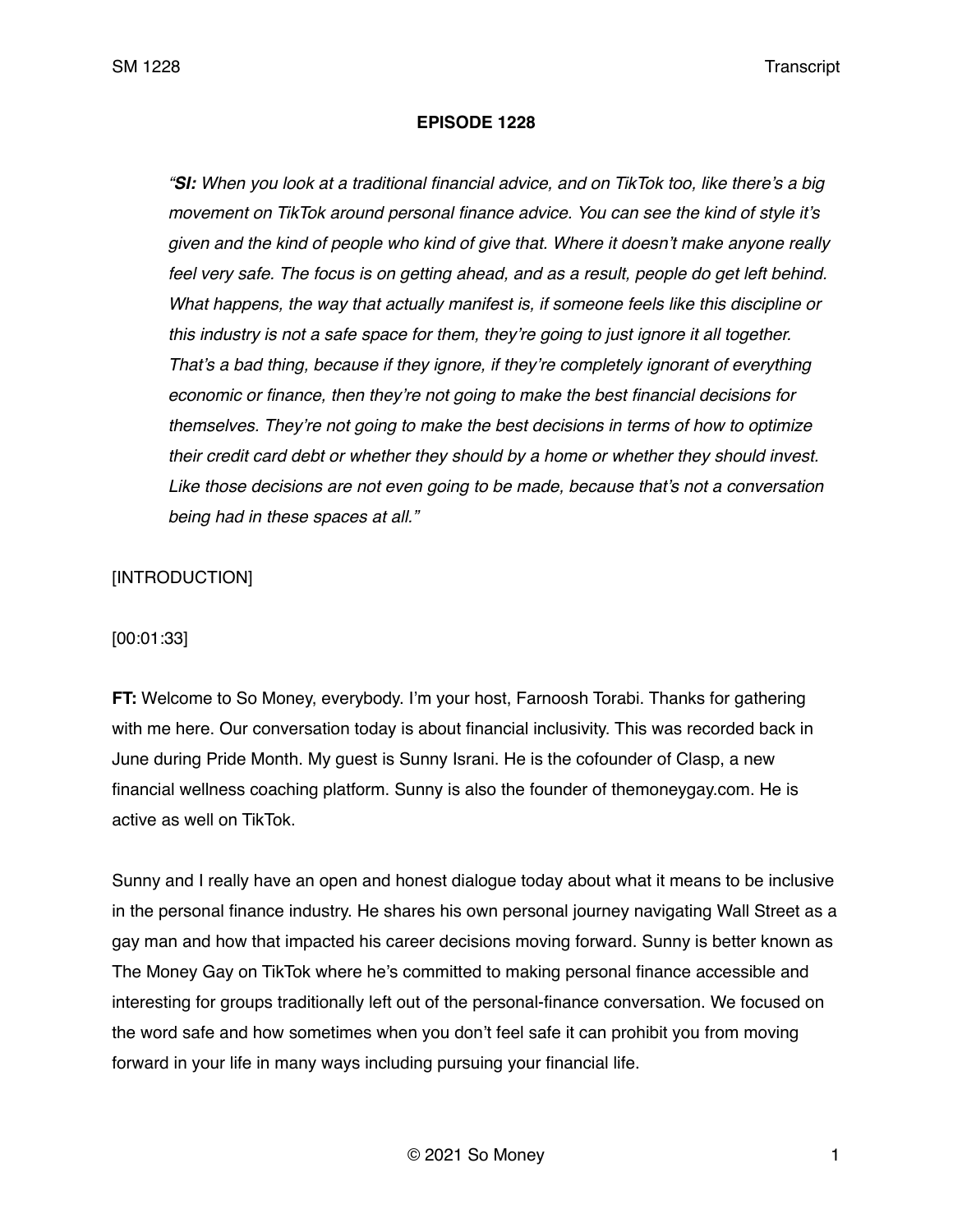Sunny is a chartered financial analyst. He spent six years on Wall Street as an analyst at Merrill Lynch. He's also a software engineer previously at Bloomberg and he's a friend. I'm really excited to share this episode with Sunny Israni.

[INTERVIEW]

[00:02:54]

**FT:** Sunny Israni, welcome to So Money.

[00:02:56]

**SI:** So happy to be here, my dream come true/

[00:02:59]

**FT:** Oh man! I mean, to think about the last time we saw each other was pre-pandemic, was it 2019 at a café in Midtown? You at the time were at the beginnings of developing your app, which is now out in the world. It's called Clasp. We're going to talk about that of course. As two financial nerds, it's like we take meetings with each other. It was so nice to meet you and to learn about your journey. Now, to have you on the show, to share it with all of my audience is really, really special soap. Just welcome and hope you'll enjoy this day.

[00:03:39]

**SI:** Yes. Thank you for having me.

[00:03:41]

**FT:** Like I mentioned, you have this entrepreneurial venture, this app, this financial app called Clasp. It's evolved over the years and I'm curious to learn about how the pandemic has really shifted the focus. But also, you have quite the visibility on social media. This is something you initiated, starting The Money Gay on TikTok. I think you share on Instagram as well. I need to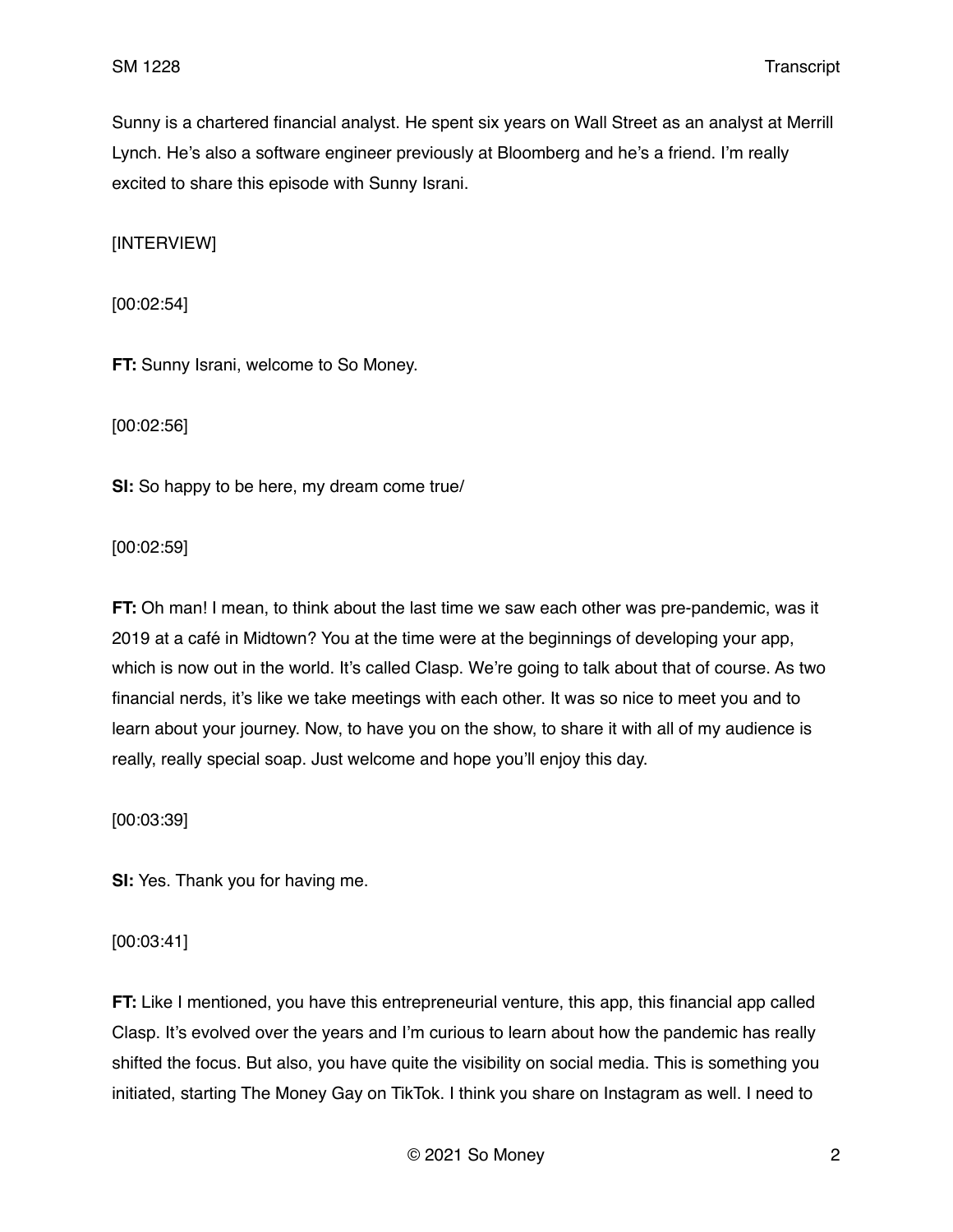learn about that because you got to tell  $-1$  don't think I'm going to ever get on TikTok, but never say never.

[00:04:13]

**SI:** I think you will. I challenge you on that.

[00:04:15]

**FT:** Yeah. Well, let's up the anti. But let's start with, maybe given that it is June, it's Pride Month, you're publicly gay, like you're very proud of that. This is very much your identity and also as you're building this financial world, this sort of like this app, but it's more than an app. And your education around personal-finance, your identity is very much a part of that. As we reflect on Pride Month and the LGBTQ Plus community and their financial rights, what still stands out to you? What are some things that you want us to be thinking about that maybe were not?

### [00:04:57]

**SI:** Yeah. I think above all, firstly, it feels like we've made so much progress. But the truth of the matter is that progress is not spread evenly throughout this country. There's still a lot of a long ways to go. Also, that progress isn't shared equally within the community. The community is not a monolith. It's like a very, very diverse community. When I think of our trans brothers and sisters, when I think of people from underrepresented groups, that progress that we've seen hasn't been shared. I think, firstly, it's the political power. As we all know, economic power translates to political power. I think that's the first financial consideration.

Then the second thing is, when you look at the economic power in this country, it is predominately derived from industries that are dominated by straight white men. As a result, what happens is, because of the lack of representation, a lot of disenfranchised groups can look at these industries and just — they don't relate. They feel disaffected from it. Like when they see finance or they think of Wall Street, it's just not for them. It's part of this other situation that is not good, it's corrupt. Therefore, there's not even the opportunity to learn.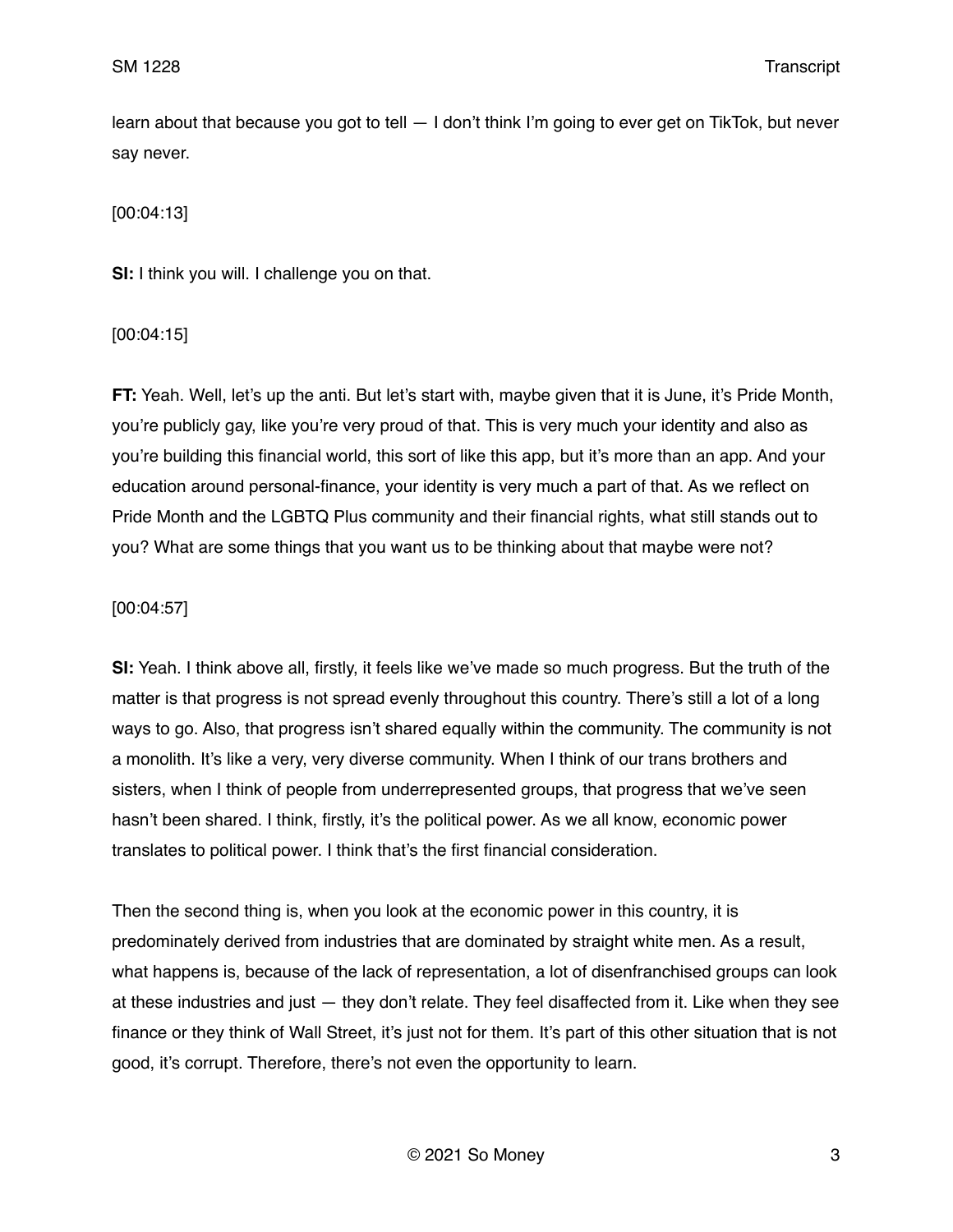### [00:06:40]

**FT:** And yet though, Sunny, you navigated the financial industry and two industries really, tech and finance, which are both male-dominated and probably traditionally straight male-dominated. Despite what you just said, that there are these, could we say uninviting industries or not representative industries, which I understand could totally prohibit somebody from going in that direction, but you did. Tell us about what your experience was. Did you feel isolated? What was your experience?

### [00:07:20]

**SI:** Yeah. I've always been interested in finance and money. I've had an MSN money account for my allowance when I was a teenager, like so overengineered. I majored in finance and I was always fascinated by the market. I did go into Wall Street, but I came to New York for college to living out proud life. There was such a dichotomy between living a gay lifestyle in the early 2000 and then going to work on a trading floor at a **[inaudible 00:07:48]** bracket firm on Wall Street. Quite a dichotomy. I was openly gay on the trading floor, but I was the only openly gay person on that trading floor.

Oftentimes, I'd even see certain other people on that trading floor at the gay bar who would nudge me and say, "You didn't see me here." It was quite a dichotomy and it was tough, because here I was, living this out proud gay live. But then, reporting to work, all that cultural stuff, I feel made it that much more difficult to really thrive in finance. I loved the markets, I loved — I understood it. I got my CFA. I really could tell you how to value a credit default swap like with the back of my hand back then. All that additional cultural stuff kind of held me back a bit, which is why I pursued entrepreneurship.

[00:08:40]

**FT:** It held you back in what ways? I have my thoughts, but I want to hear from you.

[00:08:46]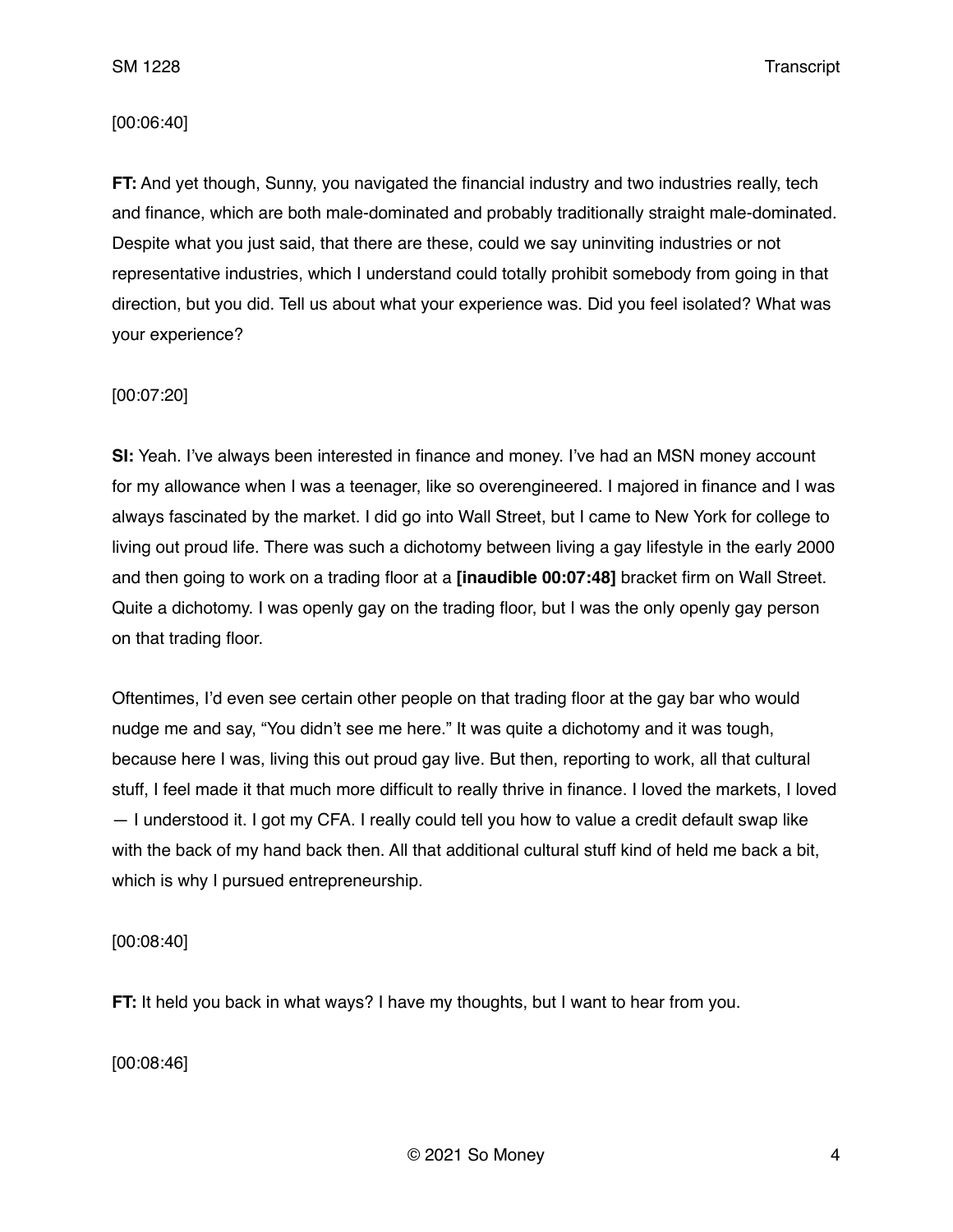**SI:** Yeah. I really wanted to be a trader that was a dream of mine. I knew I could do it. I had been interning in credit defaults swap since I was 19, so I knew the product. It was just not possible to make that jump from a trader's assistant to a trader. Being told I don't have the right mannerisms or it wasn't possible.

[00:09:10]

**FT:** Mannerisms?

[00:09:11]

**SI:** Mannerisms, yes. That was an actual quote.

[00:09:12]

**FT:** What are you talking about?

[00:09:14]

**SI:** An actual quote that I will never forget and burned in my mind. To get far in finance, it really is about building those connections and networks and it was difficult for me.

[00:09:28]

**FT:** Wow! Mannerisms. That's —

[00:09:31]

**SI:** Quoted language right there.

[00:09:31]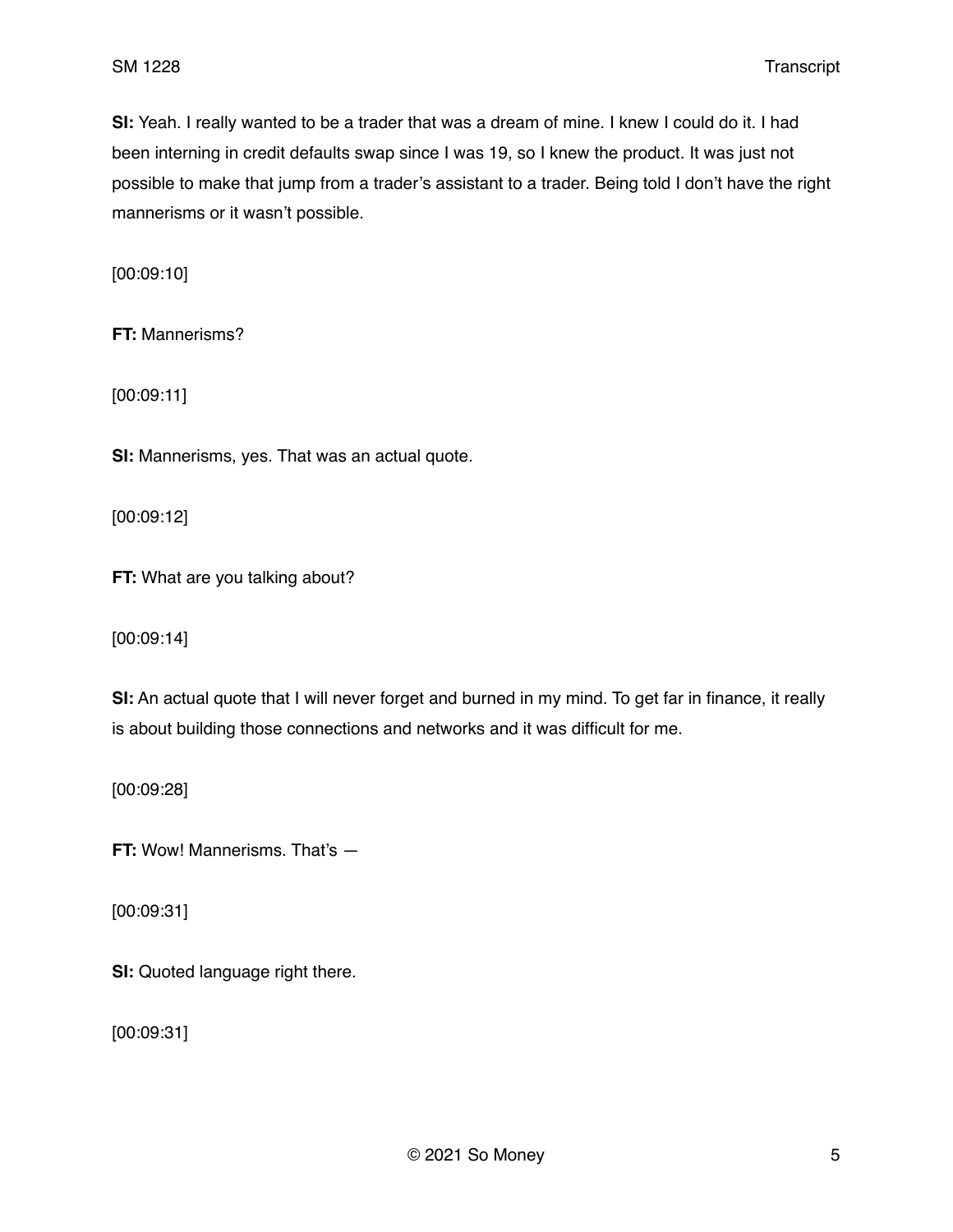**FT:** Quoted language. Wow! Okay. You pivoted to entrepreneurship. We're so grateful for that. You're making a real impact on the world. Now it's been few years since the ideation of Clasp. Tell us about Clasp and the impact that you wanted to make in the world.

## [00:09:55]

**SI:** Yeah. The ideation really started when I was working on Wall Street, when I would tell people out at the gay bar, "Oh! I work at this [00:10:03] bracket firm and I work on Wall Street." You would be met with, "Ugh! I don't even know anything about finance." There was just this tremendous informational asymmetry that was happening. I just really felt like, I could teach people about this stuff. People should know how a credit default swap works. It's actually really simple when you think about it in a big picture lens. Maybe the valuation, we don't have to get into that.

I've always been passionate about making this information just accessible to people who may not see themselves in these industries, and just feeling empowered around money is such an important aspect of being an independent person in our society. That's kind of how the idea came to be.

### [00:10:52]

**FT:** Hold that thought, because I just had another question that takes us back a few more years, when you were growing up. I can't forget what you said about how you always had this, the MSN bank account when you were 19. I mean, it's a certain profile a person that gets excited talking about credit default swaps. Am I even stating that right?

[00:11:12]

**SI:** Yep.

[00:11:13]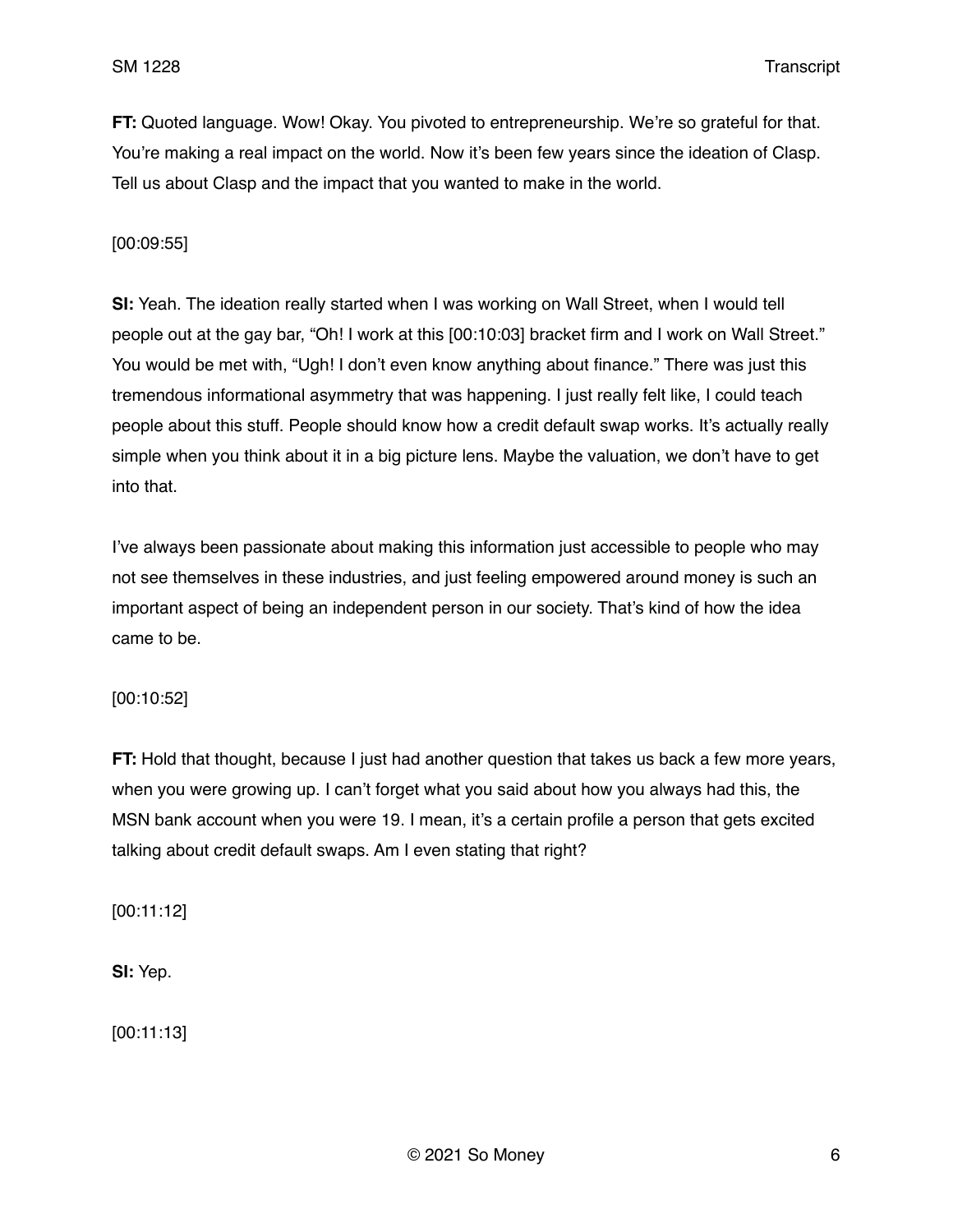**FT:** Tell us about, Sunny, at age six or seven or your first money memory, your first money learning, however you learned it, right?

# [00:11:23]

**SI:** Yeah. Your classic story, child of immigrants, my parents immigrated here to start to build a better life for themselves from India. At the time in '80s, it's not like there was many opportunities in corporate America for immigrants. It just wasn't possible. What do immigrants do when they come to the land of opportunity? They start businesses. If they fail at the first one, they will start the next one. Boy! Did my parents both do it. It wasn't just my dad, it was my mom and my dad working together side by side from jewelry stores, to like flea markets, to garden business. It was just nonstop.

I grew up, my earliest memories were being brought into the stores and like they had this little jewelry counter and like seeing all the jewelry and seeing them count the money. My mom could count money so fast. It was just mesmerizing. That was my earliest kind of memories of just money itself. But it really was in the lens of entrepreneurship and I had known from an early age that I want to be a businessman like my mom and my dad. That's my earliest memory.

### [00:12:32]

**FT:** Fascinating that your parents were both in these industries, these businesses that were very like brick-and-mortar and there was an underlying asset, whether it was jewelry or clothing. Fast forward to today, where like everything is digital. And an app is very much a piece of technology. Do you feel like the learnings of entrepreneurship that your parents passed down to you are transferring now, even though the medium in which you're working is so different?

### [00:13:02]

**SI:** Yes. I actually believe deep that business principles are timeless. I think that when we see a lot of tech companies and tech calamities in today's world, if you see why they fail, they lose sight of the simple truth that business principles are timeless and they're universal. Being conservative with your spending, being a visionary with your opportunities. These are things that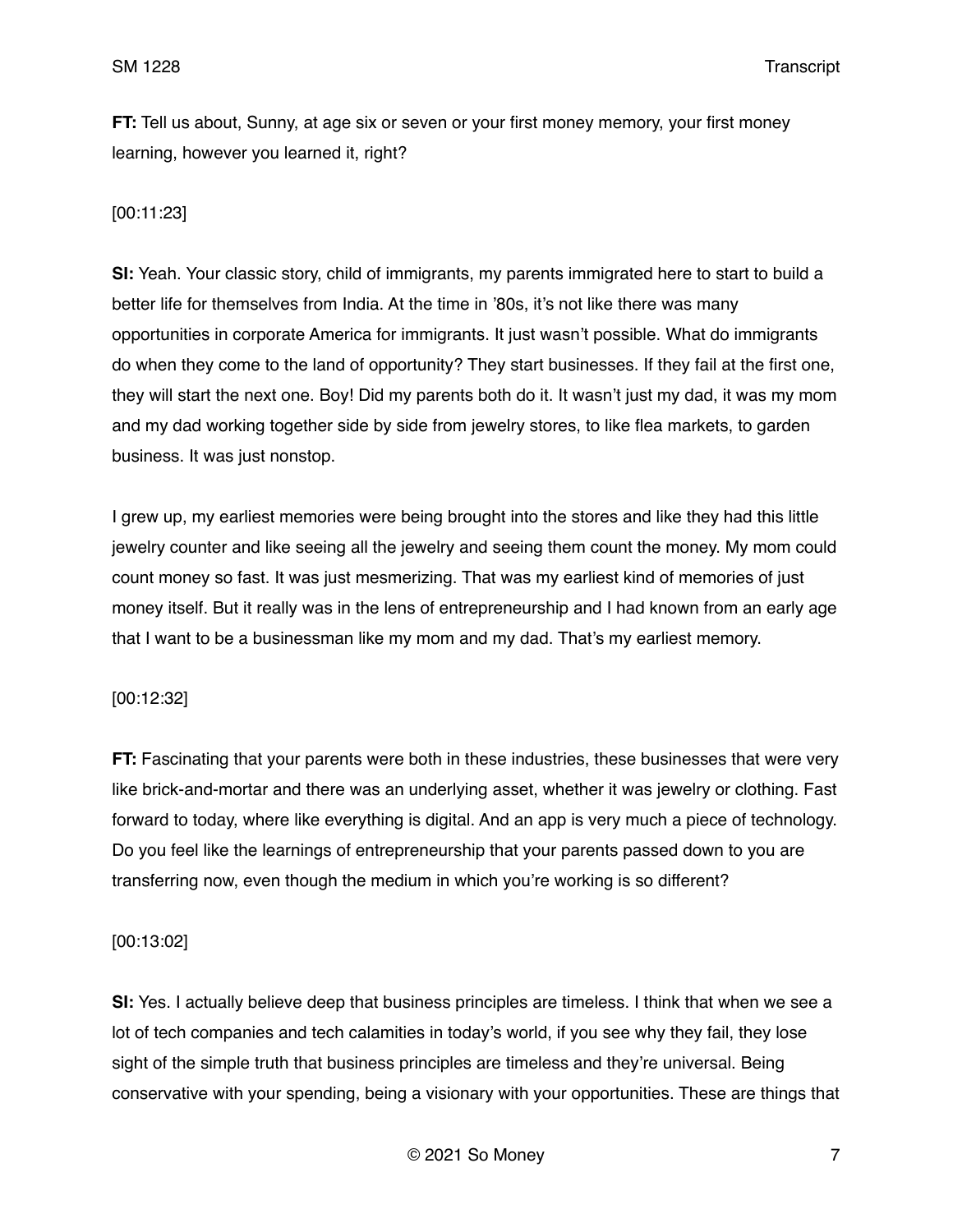are timeless, whether you're selling a piece of jewelry or a digital product. That's always going to be there. I do think that many tech entrepreneurs, they lose sight of that and they lose site of that, that old wisdom, which can sometimes lead to these tech calamities that we sometimes see.

### [00:13:51]

**FT:** Also, a business principle that is timeless is listening to your customer, listening to your market. The pandemic was incredibly informing time for many businesses as they saw where their customers went and what they needed. It was an acceleration in some ways of innovation and in some cases, going out of business. What was the pandemic for Clasp in terms of the learnings and the pivots?

#### [00:14:17]

**SI:** Yeah. We actually launched the first — we were in beta prior to the pandemic. We launched the first version of the app store, I want to say in April of 2020. We were scheduled to launch literally March 15<sup>th</sup>, but we had to delay it, because things were getting crazy then. But we launched in April 2020. I think what we were originally had intended was, we want to build this app as a way to help people become more empowered with their finances. What we quickly realized is that, you actually need to build more than just an app to really resonate with an audience. You need to build a way to speak to them. You need to build a connection with an audience.

We were trying to following this traditional, this older playbook — when I say older, I mean circa 2010, 2015, where you build an app, you build a personal finance app, you try to get as many users to use it. Then maybe, the larger institution buy it. But that's not really like what we're trying to do. Like we actually want to make a difference in what people's lives and actually build a product that's meaningful. We kind of veered away from that and that was a big learning from the pandemic.

[00:15:28]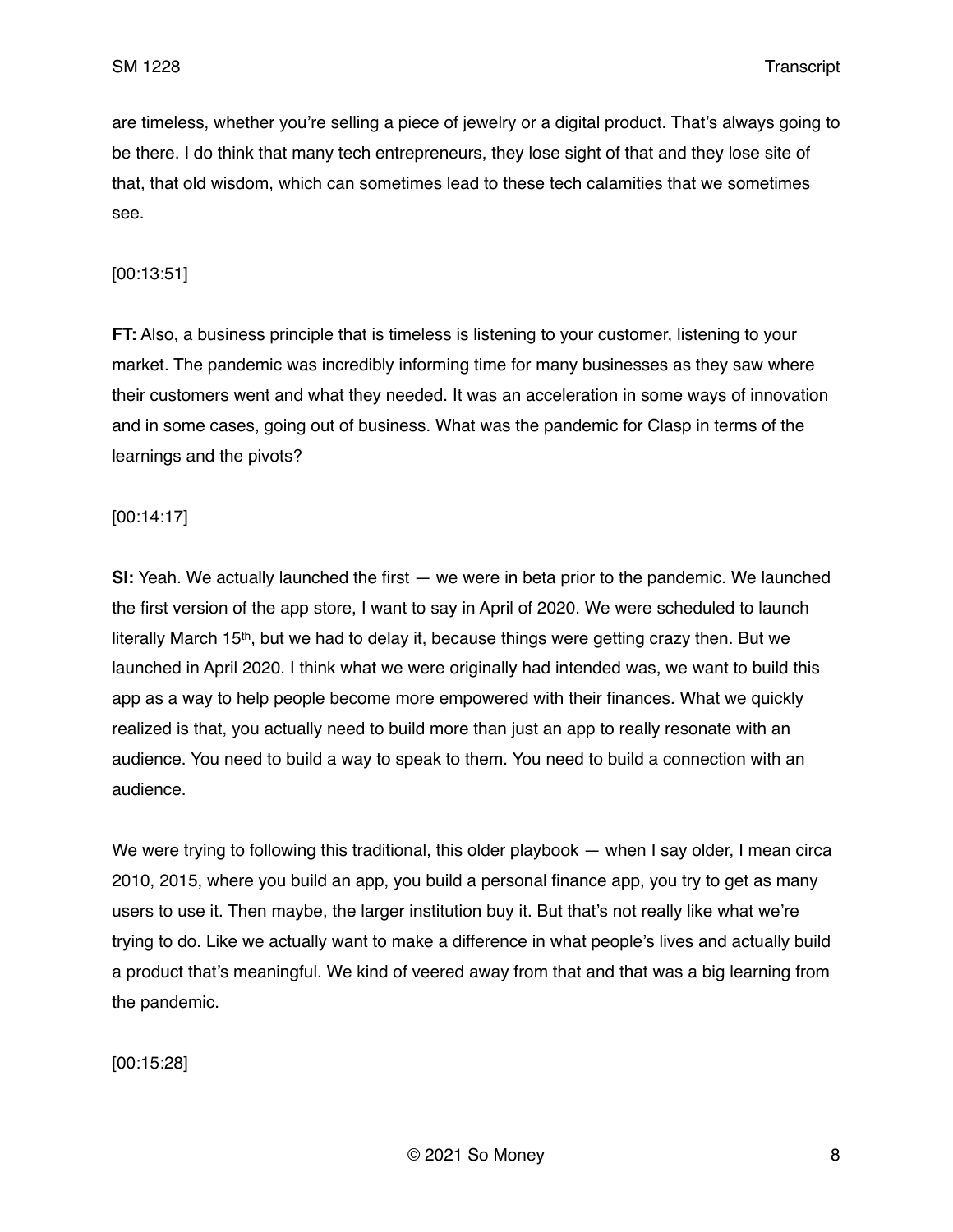**FT:** Yeah. It seems like you look at some of these companies, these apps that get acquired by the big institutions, what the institutions really after is the software and they're not really into the community. Like that's great if you have a million followers, but we really just want the technology. That's what they value and it's sort of a bomber. Because then, all of those users feel —

[00:15:49]

**SI:** And the data.

[00:15:50]

**FT:** And the day, oh yes, of course. They get the data, but then they don't really care about the end-user as much as maybe the first iteration that app did interesting. Walk us through the experience of Clasp. Tell me what I'm seeing, what am I learning.

[00:16:04]

**SI:** Yeah. Today, what we've done is we refined the experience quite a bit to be more focused on just journaling. We're trying to get away from the concept of budgeting. One that really focus on people's mindset, and it's not just the app. We're also doing a course where we can kind of educate people on just thinking about money in a better way and just understanding that to be better at money, it starts with really understanding yourself, and your values and your worth. That's kind of how we're approaching it.

[00:16:36]

**FT:** Who's we when you say, "We're approaching it this way?" Like who's your team? Who are you leaning on? Tell us about the people at Clasp.

[00:16:43]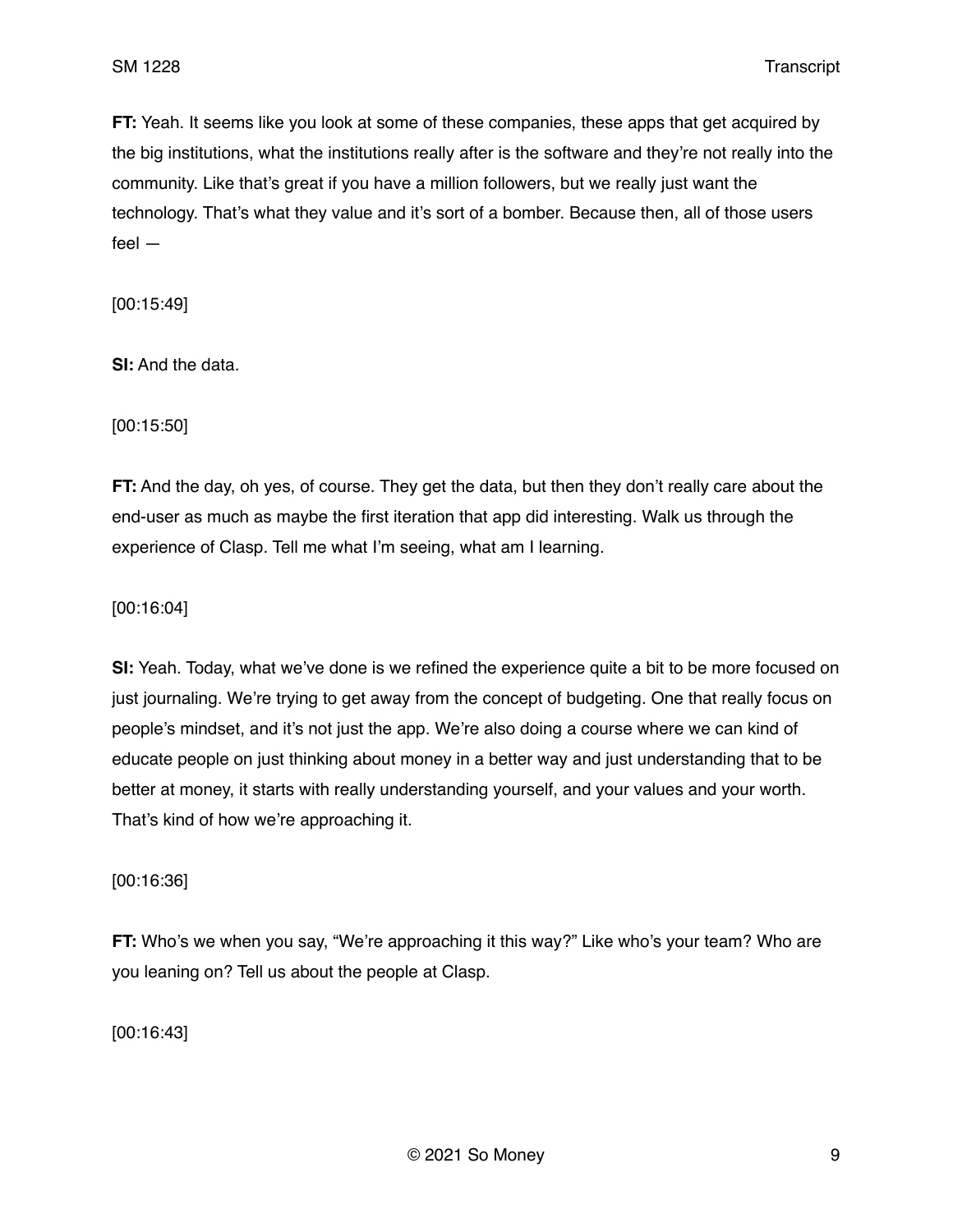**SI:** My partner, my brilliant partner, her name is Catherine. She is one of the deepest thinkers I know and I'm so grateful that I somehow connected to her. We're kind of the main founding team. We have other people on the team kind of helping us, but we're kind of the driving force.

#### [00:16:59]

**FT:** You haven't just stopped at the app. You have a social media presence as well. This is more personal to you, The Money Gay. It's on TikTok. Your videos have gone viral. Tell us about your approach to this. I may or may not be taking notes.

#### [00:17:15]

**SI:** Absolutely. As I mentioned, one of the things we realized during the pandemic is, it's not enough just to build an app. You really have to build a connection with an audience if you want to build something of meaning. We were experimenting with different platforms. We have your typical company, TikTok. We have a company Instagram. It just like was not resonating. I was like on TikTok during the pandemic because I was bored. I literally just joined just to see what it was all about. I was like, let me — I feel like let me just do this and let me just do i on a personal level without any kind of thinking of what the company branding is. Like that's a little bit separate. I'm just going to have fun with it, and just do it, and just be myself.

I launched it in February, and within like a matter of weeks, like the first video went like went to over a quarter million views. Not only that, but it was just the comments that I was getting, was just overwhelmingly positive. I was waiting for some shadiness. I was like waiting for it, but it was like not.

[00:18:25]

**FT:** What were people saying? Who are these people? I want to know the demographic. Can you tell? Are they teens? Are they early 20s? Who's on TikTok?

[00:18:33]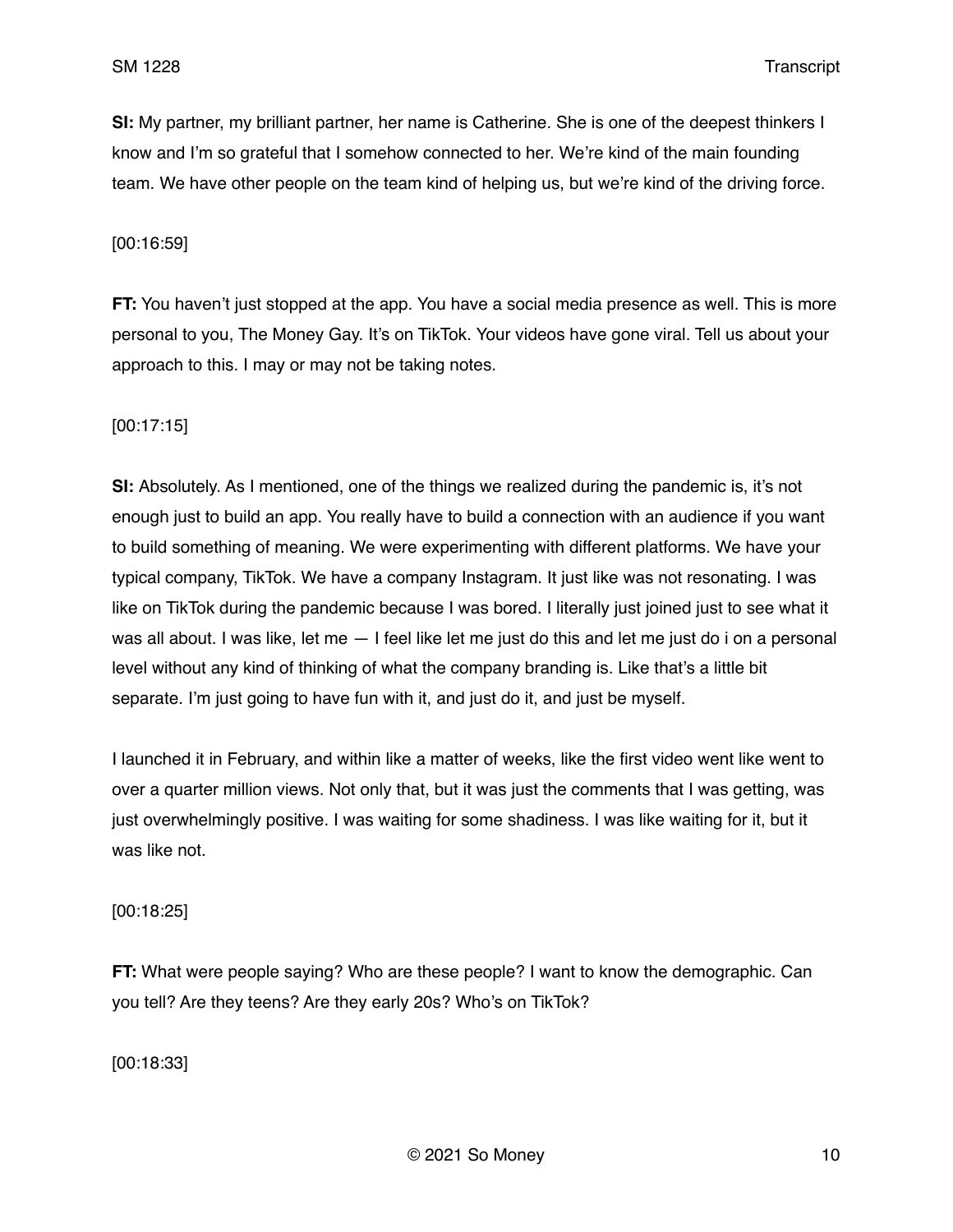**SI:** It's definitely going to veer a little bit younger. We're talking Gen Z. Jens the I would say, for my profile. We're probably looking from late teens to 25 typically. In terms of the gender breakdown, that they actually give you. It's actually 77% women. It turns up, the comments, it was a lot of like, "I feel safe here. Finally, I can understand finance. I feel this guy can actually teach me in a way I can actually understand." That is like the most rewarding thing that you can possibly hear, because that is literally what I've always been so committed to making these inaccessible spaces accessible to people who actually are smart enough to understand it, but it's just society does not tell them that they can understand numbers in that way.

#### [00:19:23]

**FT:** You said a word that is quite triggering and that is safe. This feeling of safety, I think that everybody for whatever reason, there are times in our lives where we don't feel safe. And for some people, it's a fleeting moment. For others, it's every single day when they go to a work place where they don't feel represented, or welcomed, or they walk out of their home and similar experience. Going back to what we were discussing earlier about some of the headwinds, the challenges that members of the LGBTQ plus committee, really any marginalized community experience is is this feeling of isolation, loneliness, not feeling safe. Can you talk to that piece a little bit and how that does impact your financial health among other things? But specifically the correlation to financial wellbeing.

### [00:20:17]

**SI:** Yeah. I think a lot of it has to do with when you look at a lot of traditional financial advice, and on TikTok too, like there's a big movement on TikTok around personal finance advice. You can see the kind of style it's given and the kind of people who kind of give that. Where it doesn't make anyone really feel very safe. The focus is on getting ahead, and as a result, people do get left behind. What happens, the way that actually manifest is, if someone feels like this discipline or this industry is not a safe space for them, they're going to just ignore it all together. That's a bad thing, because if they ignore, if they're completely ignorant of everything economic or finance, then they're not going to make the best financial decisions for themselves. They're not going to make the best decisions in terms of how to optimize their credit card debt or whether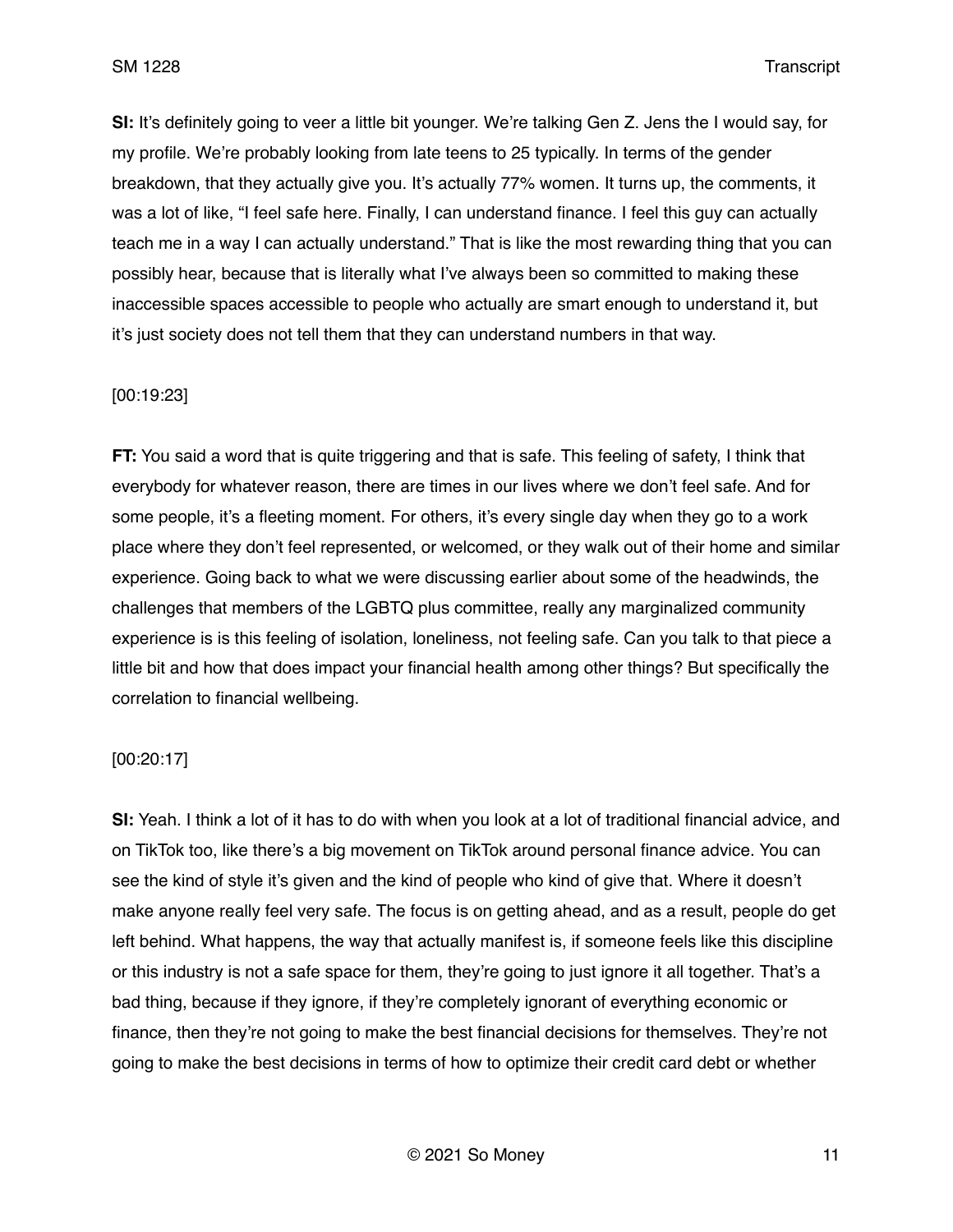they should by a home or whether they should invest. Like those decisions are not even going to be made, because that's not a conversation being had in these spaces at all.

# [00:21:20]

**FT:** Yeah, I just did an episode on financial abuse and that is a literal feeling of no safety in your relationship in many realms, but we often forget that physical abuse, 96% of partners that are experiencing physical abuse in their relationship are also experiencing financial abuse. I mean, to hear you talk about all these feels, I mean, this is what they feel. They feel trapped. That's a real extreme, but I think that's important and that's why I love having you on the show because we need to bring these issues more to the forefront. Issues that we take for granted. Like we forget the privilege there is in feeling safe in your own skin. I mean, there's a lot we can talk about there and for so many communities that are impacted by that.

But let's talk about where you see this app, Clasp going in like a year. I know time travels so fast too. In the tech world, we are talking about like, "Oh, eons ago, really just five years ago, there was a different way of doing thing. But what is your end-all vision. It sounds like you're not really moving towards this buyout scenario, which is a lot of people's hopes and dreams. Also, we did not even discuss how you're raising money for this. You've just left your day job. I have to ask about how that's going on. How are you managing that?

### [00:22:54]

**SI:** Yeah. We're self-funding at the time, currently. Listen, if you asked me a year or so ago, prepandemic, I would tell you, the dream is to be bought out, and to raise all this money and to become that unicorn. But the pandemic puts a lot of things in perspective. I think what we're focusing right now is to build a good business that people find meaningful that we can grow organically. That's the plan right now. The plan is not to get millions of users. The plan is to get a handful of users that value the company enough to actually pay for the product. It's a different approach, it's a different approach than we've seen in the 2010s. I suspect that we'll see this approach a little bit more.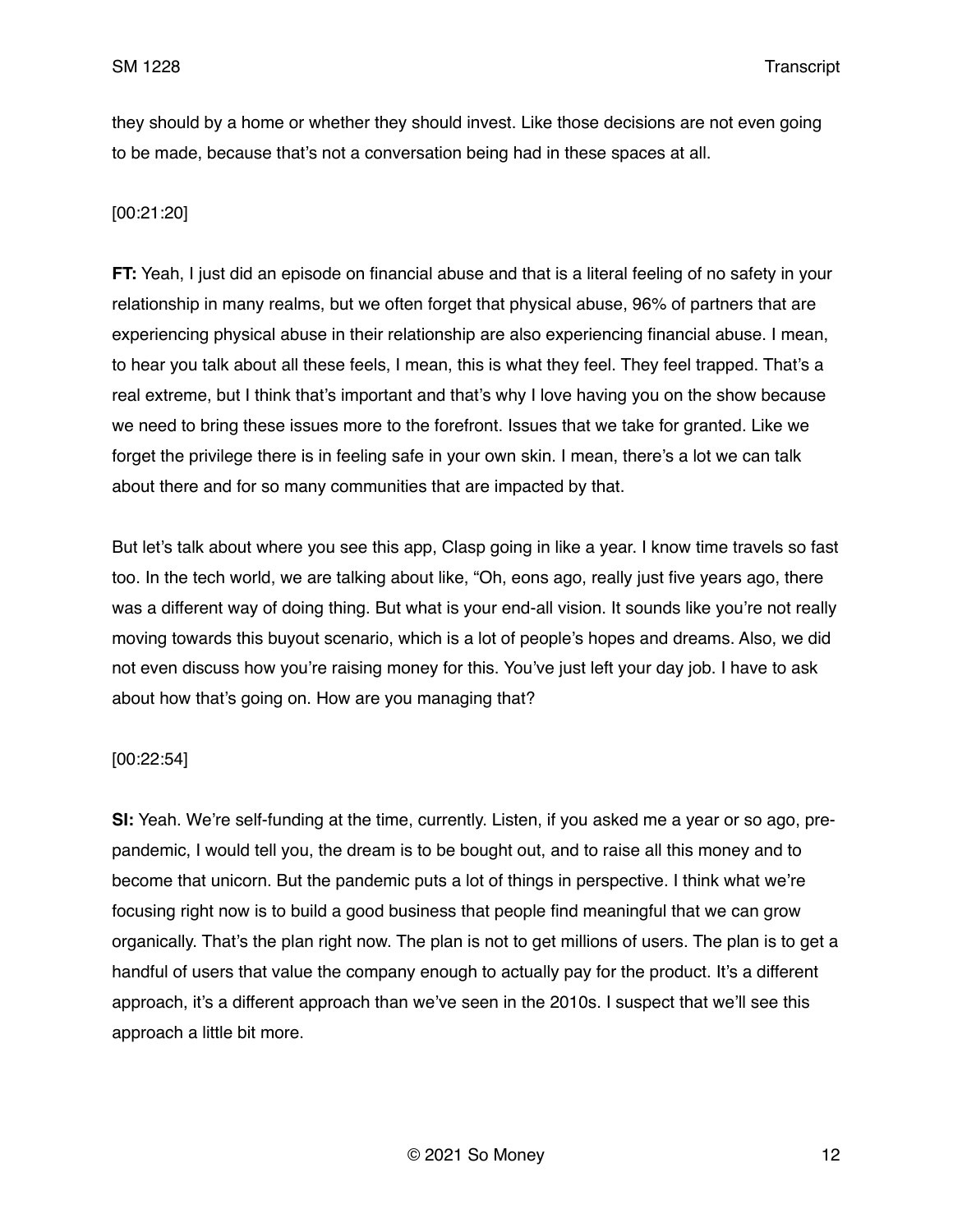But to answer your question about where Clasp is going. Right now, we're launching this course. Where we want to go is to look at Clasp as a financial coaching platform, where we're actually coaching people through our app, through text message, through video and we're coaching them through their financial situation, whatever that may be. That's the big picture. Where it's not just the me or Catherine coaching, it could be another financial influencer who may be coaching their particular community and it's done through the platform. That's the big idea, but we have a ways to get there.

[00:24:13]

**FT:** So really being the access point too for a lot of people who want help because the community is large, there are many people who have mastered various aspects of personal finance who can teach. You can be that bridge from consumer to those experts.

[00:24:30]

**SI:** Yes, absolutely.

[00:24:32]

**FT:** Great. What do your parents think, your immigrant parents who raised the future of their entrepreneurial legacy?

[00:24:39]

**SI:** I mean, I'm very lucky because I am someone who happens to be in an industry that the parents could be happy about. It just so happens that the things I'm passionate about are like things like finance, and engineering, and technology and entrepreneurship. They're happy. They're ecstatic. They love testing the app all the time and using it.

[00:25:03]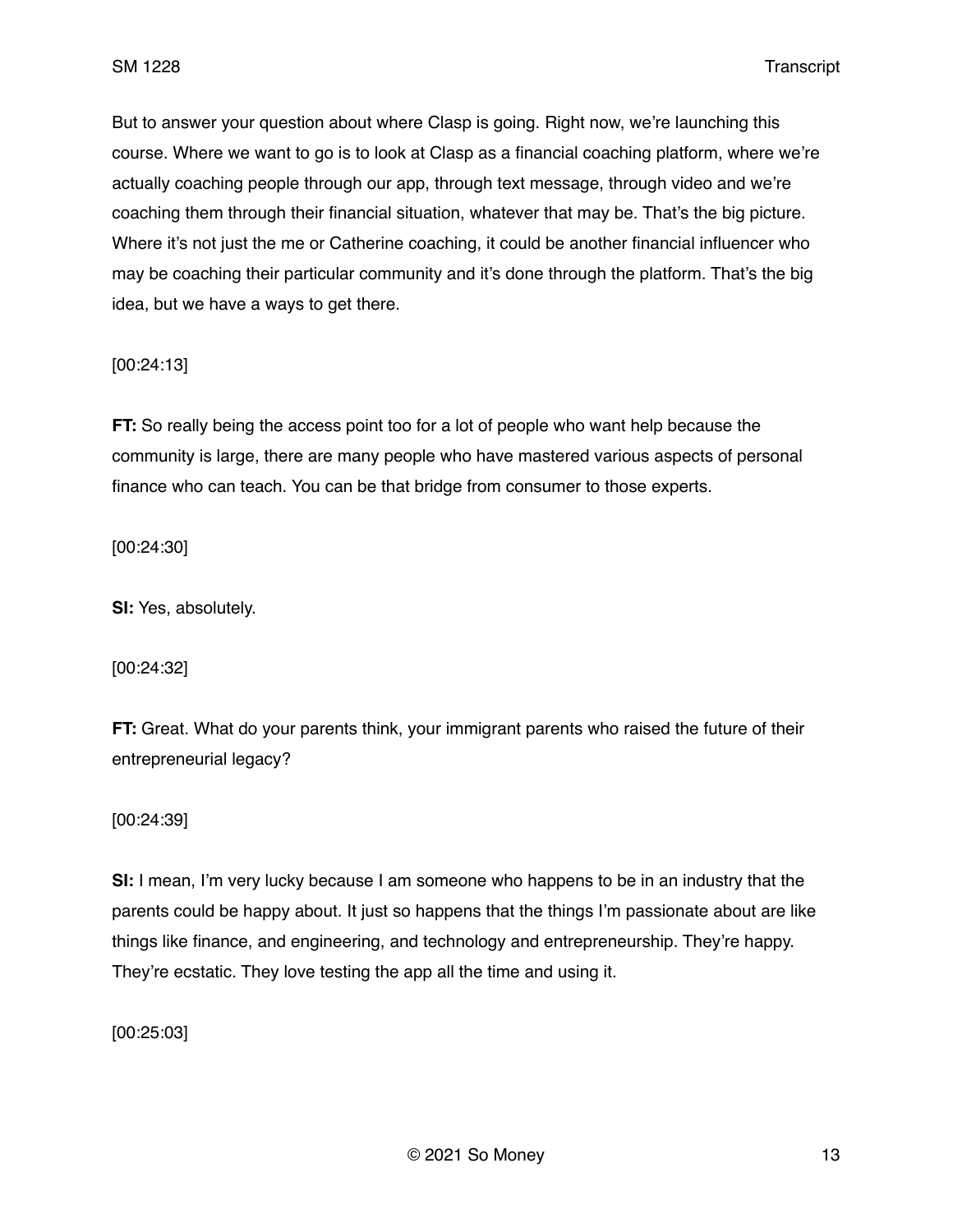**FT:** That's great. Going back to what you said about your experience in the world of finance, being told that your mannerisms weren't appropriate for moving up. Then there of course were colleagues who are hiding their — the fact that they were gay at work. Any advice for a person right now, working in a place where they may feel the same hostilities, they don't want to become entrepreneurs, but they want to keep doing what they love.

[00:25:33]

**SI:** Yeah. I would say that right now, we're pretty fortunate because there are a lot of great companies out there that are extremely inclusive. I'm never going to be the person to say, "You know, you should come out." Everyone does that on their own terms. But I will say, if you do feel unsafe at work or if you feel like it's not a place that is including you, then you should leave and you should think about other companies, do the research and find other companies that will actually include you. Because we're living in a good age right now where there's a lot of companies out there that are doing it, especially with everyone going digital and remote. Now, there are so much opportunity here.

I would say, just think about leaving and sometimes, it could be a huge mental block. But if you just entertain the thought and maybe do a little research, a little light Googling and just get used to the idea. It will get easier to actually make that change.

[00:26:30]

**FT:** Go where you are loved.

[00:26:33]

**SI:** Yep.

[00:26:33]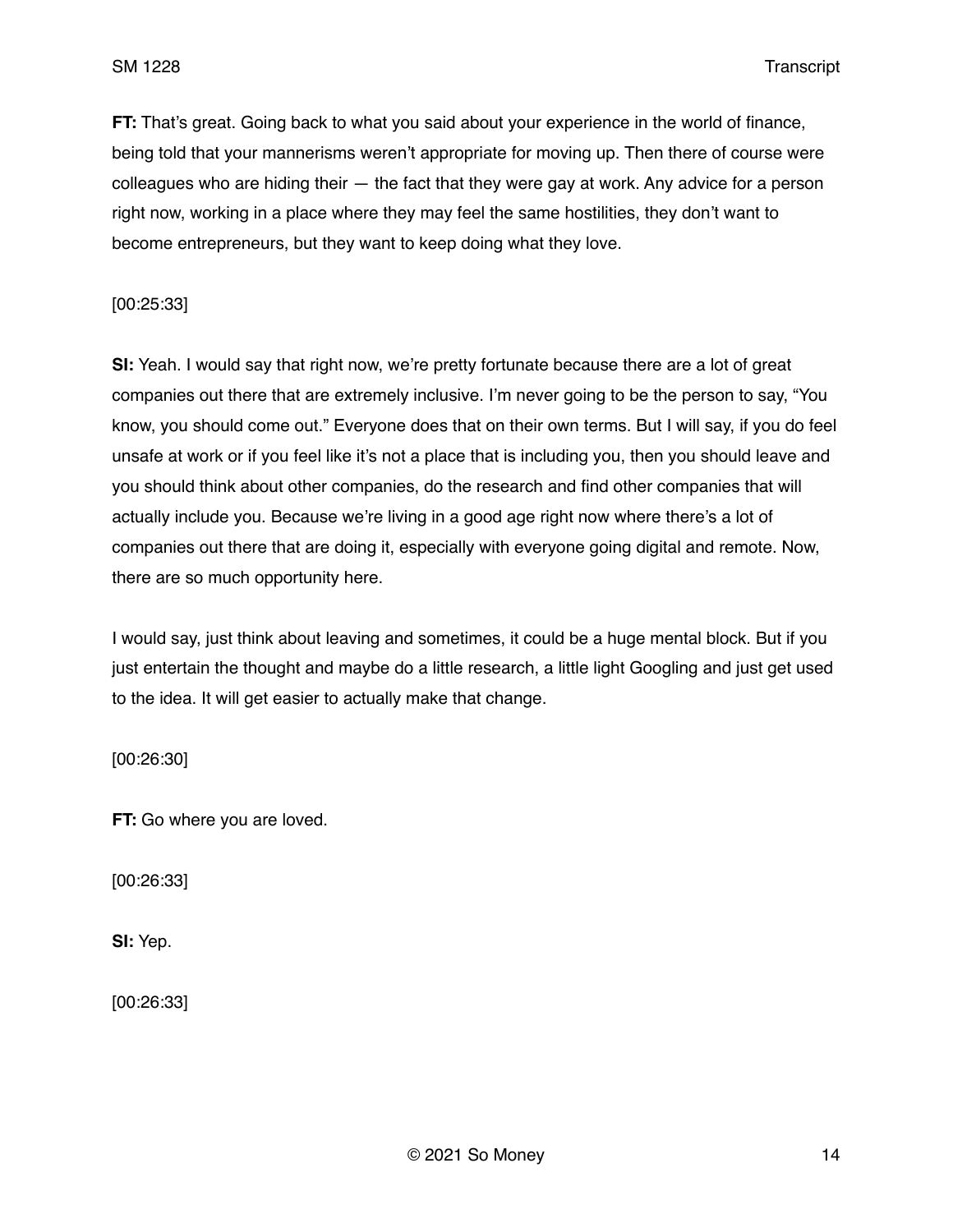**FT:** That's the advice my parents gave me when I was choosing a college. It wasn't going to be Harvard so they didn't  $-$  of course. I'm an Iranian immigrant daughter, I have to apply to these schools.

[00:26:48]

**SI:** Yeah. I applied to Harvard, why not.

[00:26:50]

**FT:** I mean, why not, right? That's what I figured. It's a \$60 application, I guess that a money I'm never getting back, but you never know.

[00:26:58]

**SI:** You never know.

[00:26:59]

**FT:** I went to Penn State where they gave me a scholarship. I felt like they were really pulling out all the stops. Whether it's a college, a job, a person you want to be in a relationship. Go where you are loved. It's the path of least resistance.

[00:27:14]

**SI:** Absolutely. You'll thrive. When you thrive, you will do great things.

[00:27:19]

**FT:** You could, because you can be yourself. I mean, the simplest thing. Just the easiest thing hopefully. Hopefully. I mean, it's not easy of course for many people, but like it should be easier than it is.